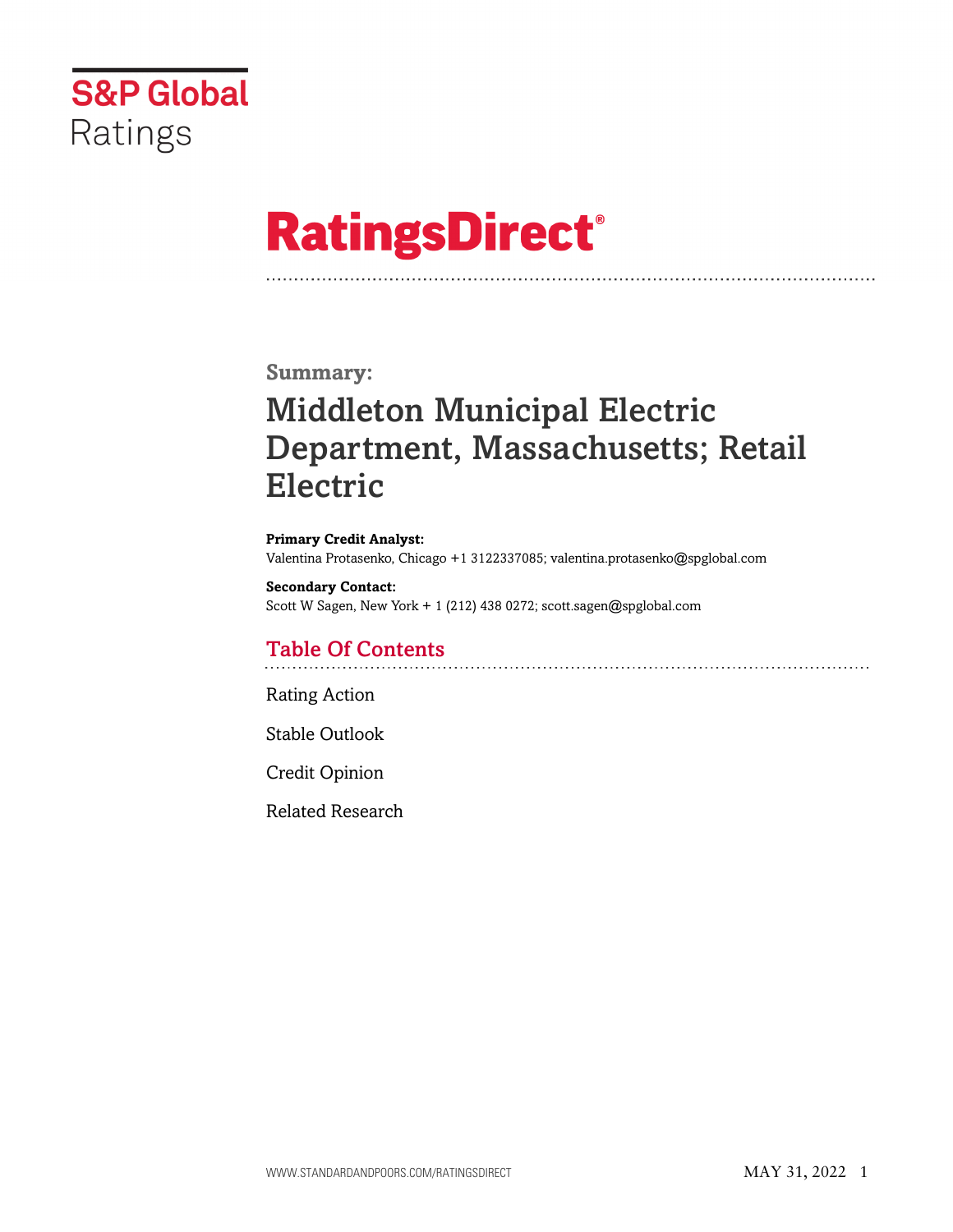### **Summary:**

# Middleton Municipal Electric Department, Massachusetts; Retail Electric

| <b>Credit Profile</b>       |           |          |
|-----------------------------|-----------|----------|
| Middleton Mun Elec Dept ICR |           |          |
| Long Term Rating            | A+/Stable | Affirmed |
|                             |           |          |

# <span id="page-1-0"></span>Rating Action

S&P Global Ratings affirmed its 'A+' issuer credit rating (ICR) on Middleton Municipal Electric Department, Mass. The outlook is stable. MELD had no revenue debt as of Dec. 31, 2020.

#### Credit overview

MELD is a small electric distribution utility located north of Boston, MA. The utility services about 3,900 customers and sources power through project ownership of nuclear facilities partially owned by the Massachusetts Municipal Wholesale Electric Company (MMWEC), several bilateral contracts, and market purchases from the New England Independent System Operator (NEISO).

Credit strengths of MELD include:

- Deep service area economy that supports revenue-raising flexibility;
- Competitive electric rates that are 14.6% below state average; and
- Robust financial metrics evidenced by a three-year average of 1.6x fixed charge coverage (FCC), unrestricted cash and investments equal to 438 days' of operating expenses, and no outstanding debt.

Partly offsetting the above credit strengths are the utility's;

- Moderate revenue concentration of 37% in the top ten customers and 10% in the top individual customer, which exposes MELD to potential load loss;
- Small operating budget, which suggests limited financial flexibility to meet unforeseen risks compared to larger utilities with greater economies of scale; and
- Exposure to market price volatility due to ongoing significant natural gas-price increases and greater reliance on spot purchases.

The stable outlook reflects our view that FCC will continue to support the current rating. MELD has no outstanding debt in relation to its MMWEC project ownership share and management is not currently planning for further near-term ownership participation. This will maintain fixed charges associated with MMWEC at steady levels. While we acknowledge the improvement in FCC, we also recognize that MELD has chosen not to renew several gas- and coal-powered purchase power agreements (PPAs). While a credit positive from the standpoint of decarbonization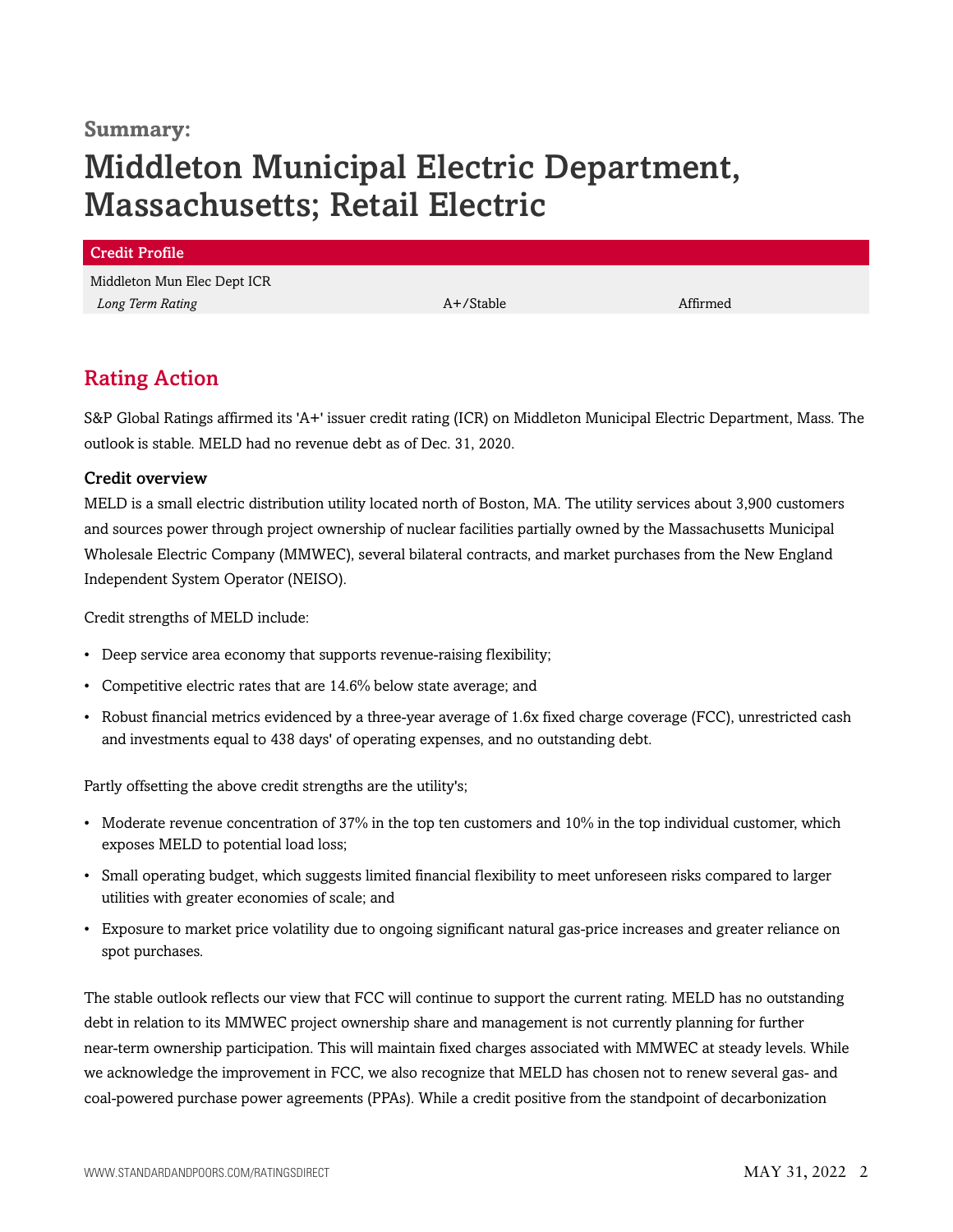initiative (see below), it heightens MELD's exposure to volatile ISO market power prices. We expect that management will continue to pass on any increased energy costs to customers on a quarterly basis to sustain recent historic coverage levels.

#### Environmental, social and governance

Overall, we believe that environmental, social and governance factors are in line with those of peers. We consider MELD's fuel mix to be diverse. In 2020, about 28% of its energy came from wind, hydroelectric, and solar resources, and the utility no longer relies on any coal-fired generation after removing Dynegy from its fuel portfolio, which we view as a credit positive.

In 2021, the governor of Massachusetts signed into law Bill S.9, also known as the Massachusetts 2050 Decarbonization Roadmap. The law sets standards for decarbonization that municipal lighting plants and departments, including MELD, must meet. Plants and departments must achieve 50% renewable energy by 2030 and 100% by 2050, benchmarked to 1990 greenhouse gas levels. MELD is well positioned to meet the first checkpoint, with nuclear, hydroelectric, wind, and solar PPAs accounting for 65% of the current fuel mix.

The utility maintains very affordable rates in the context of current income levels, which help to insulate it from potential operational and financial challenges. We additionally recognize that governance factors have improved in line with those of peers, as evidenced by improvement in multi-annual budgeting and financial forecasting.

#### <span id="page-2-0"></span>Stable Outlook

#### Downside scenario

We could lower the rating if Middleton experiences a significant and sustained decline or material volatility in FCC levels or liquidity, which could occur given the current heightened energy costs due to higher fuel prices in the New England ISO, or if we see a material decline in top customer revenue in a way that substantially affects MELD's financial performance. If the utility does not respond with timely cost-recovery measures, leading to deterioration in financial metrics, we could lower the rating.

#### Upside scenario

We could raise the rating if we see a sustained trend of higher and stable coverage and liquidity through MELD's decarbonization efforts and improved customer revenue diversity.

### <span id="page-2-1"></span>Credit Opinion

MELD relies on a contracted power supply, albeit from a diverse mix of assets. The counterparties providing purchased power include NextEra (which we view as having extraordinarily diverse assets) and MMWEC. MELD holds partial ownership in the Millstone Unit 3 and Seabrook Unit No. 1 nuclear facilities, as well as in Stonybrook's intermediate and peaking facilities. The remaining energy comes primarily from several bilateral agreements and purchases from ISO New England on the spot market, which accounted for 14% of purchased power in fiscal 2020. In the current fiscal year 2022, this is expected to increase to 26% as the gap from non-renewal of the Dynegy PPA is stop-gapped by ISO market purchases.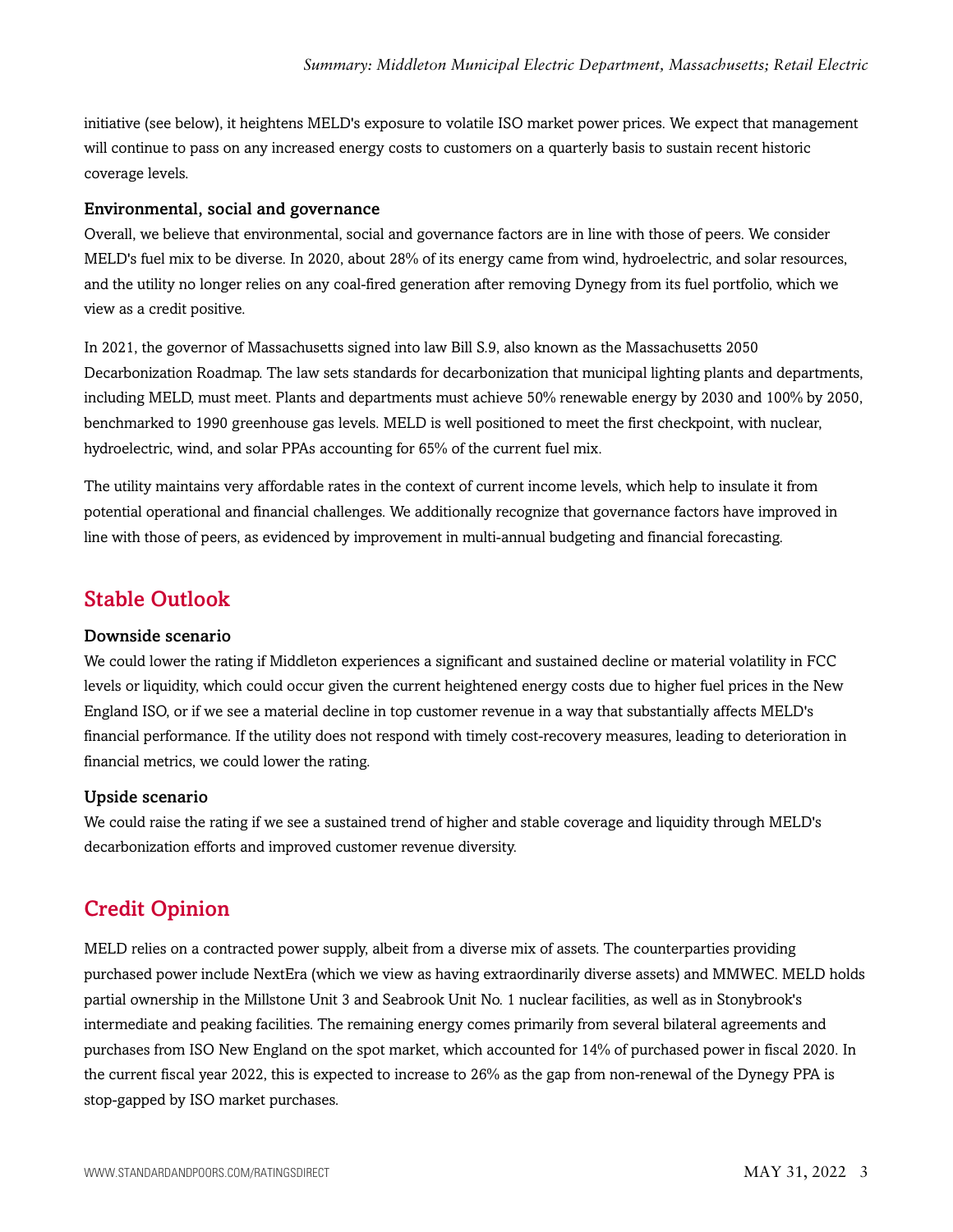We view management as generally capable stewards of a distribution electric system with limited operating issues and recognize an improvement in financial reporting. MELD monitors budget-to-actual variances monthly and management exercises its power cost adjustment mechanism at its discretion, with costs generally recovered quarterly.

We believe MELD's service area, which has an affluent and primarily residential base, provides stability to the utility's credit profile. Median household effective buying incomes are 67% above the U.S. average as of 2020, providing the utility with rate-raising flexibility. Though we believe the customer base is stable, there is concentration, with the 10 largest users accounting for 37% of utility revenues, which we believe leaves the utility at risk for load loss. The top customer, Bostik, is a large manufacturer and supplier of adhesives and sealants and represented approximately 10% of system revenues in fiscal 2020.

FCC, which includes MELD's portion of total MMWEC debt service and capacity payments, has improved in the last three years to an average of 1.6x and an unaudited 1.9x in 2021. This robust coverage metric is facilitated by simultaneous amortization of MMWEC-related debt and decreasing energy purchase costs stemming from a low-cost renewable energy portfolio. In the near term, we expect that FCC will remain at recent historic levels given the heightened energy cost expectations. FCC is our internally adjusted debt service coverage metric that tracks the use of total utility operating revenues. We use fixed-cost coverage that treats capacity charges that MELD pays to power suppliers as debt service rather than as operating expenses. We view this portion of operating expenses as funding the suppliers' recovery of capital investments in generation assets.

MELD's unrestricted cash and depreciation fund (which we consider to be available liquidity) totaled \$14 million, or a healthy 438 days' cash on hand, according to the 2020 audit. Because MELD is a distribution-only operation, its liquidity provides a cushion to meet unbudgeted costs. Given that the system is exposed to limited operational risks as a distribution utility, we consider these liquidity levels robust for a system this size.

# <span id="page-3-0"></span>Related Research

Through The ESG Lens 3.0: The Intersection Of ESG Credit Factors And U.S. Public Finance Credit Factors, March 2, 2022

Certain terms used in this report, particularly certain adjectives used to express our view on rating relevant factors, have specific meanings ascribed to them in our criteria, and should therefore be read in conjunction with such criteria. Please see Ratings Criteria at <www.standardandpoors.com>for further information. Complete ratings information is available to subscribers of RatingsDirect at <www.capitaliq.com>. All ratings affected by this rating action can be found on S&P Global Ratings' public website at [www.standardandpoors.com.](www.standardandpoors.com) Use the Ratings search box located in the left column.